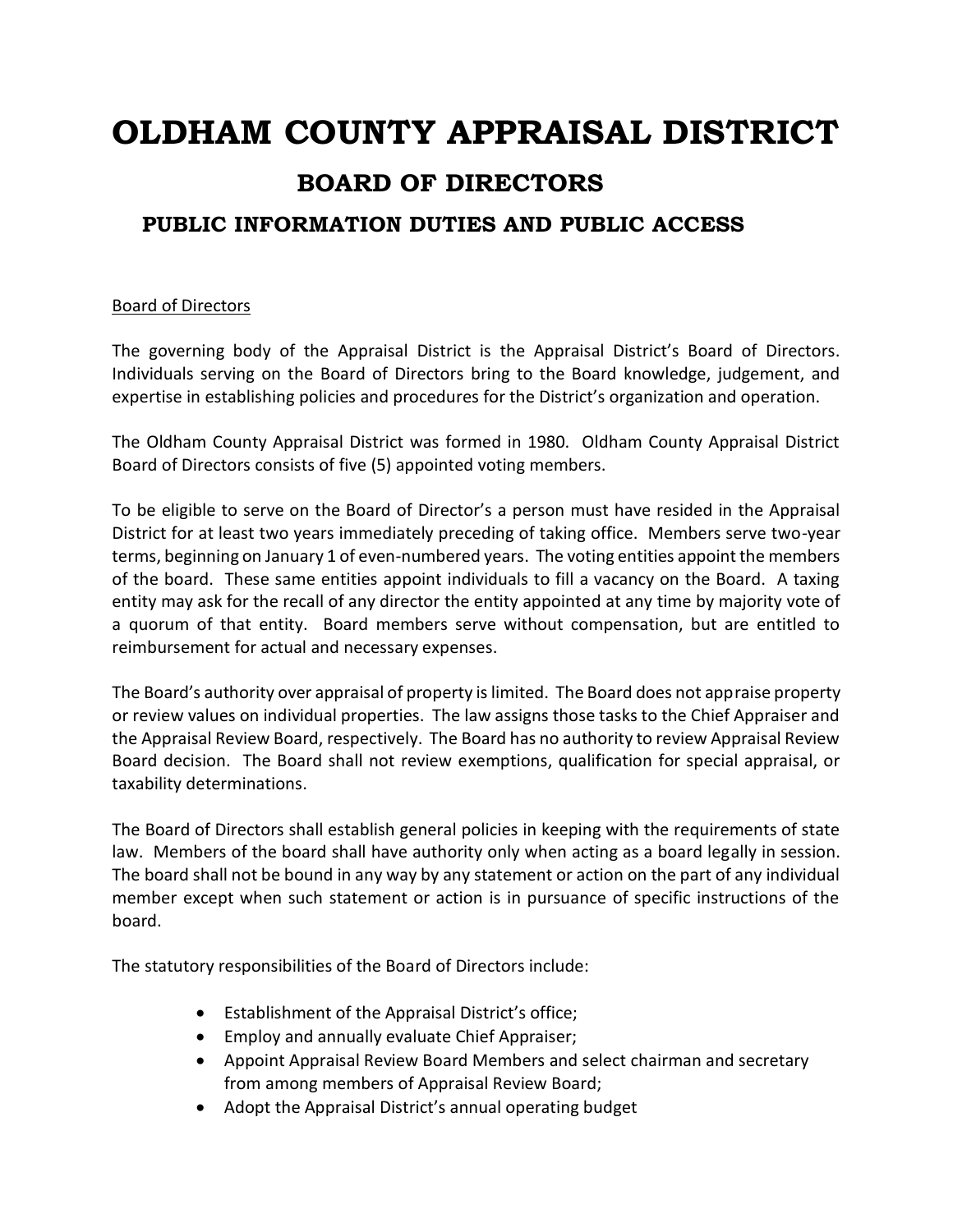- Appoint a Taxpayer Liaison Office (districts in counties having a problem of over (125,000);
- Contract a necessary services, including annual financial audit;
- Designate depository for Appraisal District funds;
- Approve contract with appraisal firms selected by the Chief Appraiser to perform appraisal services for the District;
- Provide advice to the Chief Appraiser concerning Agricultural Advisory Board;
- Make general policy on the appraisal district's operation.
- Biennially develop a written plan for the periodic reappraisal of all property within the District's boundaries.

## Policy for Public to Speak at Scheduled Board Meetings

In compliance with Section 6.04(d) of the Property Tax Code, all agendas posted for scheduled board meetings shall include an item specifically designated for public comments on any issue within the authority of the Board of Directors. Persons wishing to speak to the Board of Directors at a scheduled meeting shall complete the sign-in sheet, listing their name and identifying the issue they wish to communicate. The Board will allow five (5) minutes time for citizen communications.

### Access by Disabled Person

Oldham County Appraisal District is located 909 Vega Blvd., Vega, Texas, Oldham County, Texas and has handicapped access to the building.

A person who needs additional assistance for entry or access should notify the Appraisal District in writing at least three (3) business days before the meeting.

### Policies for Resolving Complaints

The Board will consider written complaints about the policies and procedures of the Appraisal District, Appraisal Review Board, the Board of Directors, and any other matter within its jurisdiction. The Board will **not** consider complaints addressing any matter that could be grounds for a challenge, protest, or correction motion before the Appraisal Review Board as set out in the Property Tax Code. The Board of Directors has no authority to overrule the Chief Appraiser or Appraisal Review Board's decision on a value, a correction, or a protest. The Board of Directors has no responsibility for setting tax rates, appraising property, adjusting appraisal, granting, or denying exemptions or any other matter directly affecting the value of property. Any complaint shall be first brought to the Chief Appraiser in writing for his or her initial investigation and determination. A complaint shall be filed with the Chief Appraiser not later than the 15<sup>th</sup> business day following the date the complainant knew, or with reasonable diligence should have known, about the circumstances serving as the basis for the complaint. Any complaint filed following such time shall be returned to the complainant by the Chief Appraiser as untimely. A complainant